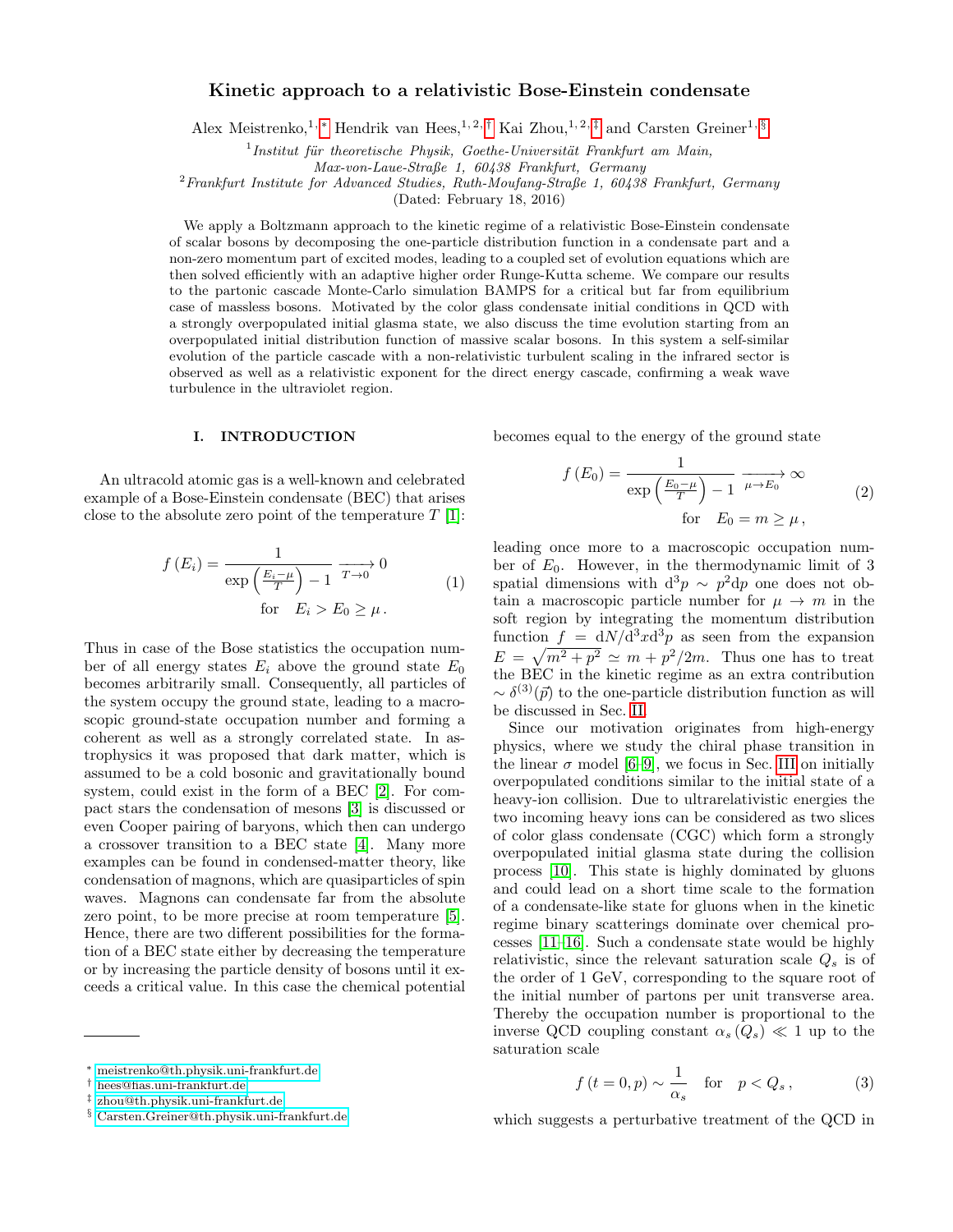this limit.

In Sec. [II](#page-1-0) we derive a set of evolution equations from the general form of the Boltzmann equation and describe briefly our numerical strategy for solving directly the partial integro-differential equations. We then compare our results in Sec. [III](#page-2-0) to the partonic cascade simulation BAMPS (Boltzmann Approach to Multi-Parton Scatterings) [\[17,](#page-10-10) [18\]](#page-10-11), which applies a stochastic test particle ansatz to solve the collision integrals. Finally, we discuss the dynamical evolution, starting from a strongly overpopulated initial condition.

## <span id="page-1-0"></span>II. BOLTZMANN APPROACH WITH **CONDENSATION**

We start with the general expression for the timedependent relativistic Boltzmann-Uehling-Uhlenbeck equation

<span id="page-1-2"></span>
$$
\partial_{t} f(t, \vec{p}_{1}) = \frac{1}{2E_{1}} \int \frac{d^{3} \vec{p}_{2}}{(2\pi)^{3} 2E_{2}} \int \frac{d^{3} \vec{p}_{3}}{(2\pi)^{3} 2E_{3}} \int \frac{d^{3} \vec{p}_{4}}{(2\pi)^{3} 2E_{4}} \times (2\pi)^{4} \delta^{(4)} (P_{1} + P_{2} - P_{3} - P_{4}) \frac{|\mathcal{M}_{12 \to 34}|^{2}}{\nu} \times [(1 + f_{1}) (1 + f_{2}) f_{3} f_{4} - f_{1} f_{2} (1 + f_{3}) (1 + f_{4})], \tag{4}
$$

where  $f_i := f(t, \vec{p}_i)$  with  $i \in \{1, 2, 3, 4\}$  denotes the oneparticle distribution function,  $\nu$  is the degeneracy factor, and  $P_i$  stands for the particle's on-shell four-momentum,  $P_i^0 = E_{\vec{p}_i} = \sqrt{m_i^2 + \vec{p}_i^2}$ . Following similar lines as in reference [\[19\]](#page-10-12) we decompose the distribution function in two parts,

<span id="page-1-1"></span>
$$
f(t,\vec{p}) = f_{\text{part}}(t,\vec{p}) + f_{\text{cond}}(t,\vec{p} = 0)
$$
  
= f\_{\text{part}}(t,\vec{p}) + n\_{\text{cond}}(t) (2\pi)^{3} \delta^{(3)}(\vec{p}). (5)

The first expression  $f_{part}(t, \vec{p})$  denotes the distribution function of non-zero momentum modes (particles), whereas the second one  $f_{\text{cond}}(t, \vec{p} = 0)$  contains the condensate contribution at zero momentum. The latter part is proportional to the condensate density  $n_{\text{cond}}(t)$  and a δ-function in momentum space. By inserting the decomposition [\(5\)](#page-1-1) in [\(4\)](#page-1-2) and comparing the coefficients, one derives the evolution equation for the condensate,

<span id="page-1-6"></span>
$$
\partial_t f_{\text{cond}}(t, \vec{p}_1 = 0) = \mathcal{C}_{1c+1p \leftrightarrow 2p},\tag{6}
$$

with the condensate-particle collision term

<span id="page-1-3"></span>
$$
\mathcal{C}_{1c+1p\leftrightarrow 2p} = \frac{1}{2E_1} \int \frac{d^3 \vec{p}_2}{(2\pi)^3 2E_2} \int \frac{d^3 \vec{p}_3}{(2\pi)^3 2E_3} \int \frac{d^3 \vec{p}_4}{(2\pi)^3 2E_4}
$$

$$
\times (2\pi)^4 \delta^{(4)} (P_1 + P_2 - P_3 - P_4) \frac{|\mathcal{M}_{12\to 34}|^2}{\nu}
$$

$$
\times [f_c f_3 f_4 - f_c f_2 (1 + f_3 + f_4)] .
$$
(7)

The evolution equation for the non-zero modes of the distribution function consists of two collision integrals,

<span id="page-1-7"></span>
$$
\partial_t f_{\text{part}}(t, \vec{p}_1 \neq 0) = C_{2p \leftrightarrow 2p} + C_{1p+1c \leftrightarrow 2p},\qquad(8)
$$

which include the pure particle as well as the particlecondensate interactions,

<span id="page-1-4"></span>
$$
\mathcal{C}_{1p+1c \leftrightarrow 2p} = \frac{1}{2E_1} \int \frac{d^3 \vec{p}_2}{(2\pi)^3 2E_2} \int \frac{d^3 \vec{p}_3}{(2\pi)^3 2E_3} \int \frac{d^3 \vec{p}_4}{(2\pi)^3 2E_4}
$$

$$
\times (2\pi)^4 \delta^{(4)} (P_1 + P_2 - P_3 - P_4) \frac{|\mathcal{M}_{12 \to 34}|^2}{\nu}
$$

$$
\times \left\{ [f_c f_3 f_4 - f_c f_1 (1 + f_3 + f_4)] + [(1 + f_1 + f_2) f_c f_4 - f_c f_1 f_2] + [(1 + f_1 + f_2) f_c f_3 - f_c f_1 f_2] \right\}.
$$
(9)

Due to energy-momentum conservation the condensate part appears only once per gain and loss term of expres-sions [\(7\)](#page-1-3) and [\(9\)](#page-1-4). The collision integral  $\mathcal{C}_{2p\leftrightarrow 2p}$  has the same structure as the right-hand side of [\(4\)](#page-1-2), including only non-zero modes.

The evolution of the condensate is fully described by the condensate density since the  $\delta$ -function can be integrated out

<span id="page-1-9"></span>
$$
\partial_t n_{\text{cond}}(t) = \int \frac{d^3 \vec{p}_1}{(2\pi)^3} \partial_t f_{\text{cond}}(t, \vec{p}_1 = 0)
$$

$$
= \int \frac{d^3 \vec{p}_1}{(2\pi)^3} C_{1c+1p \leftrightarrow 2p} \tag{10}
$$

$$
= -\int \frac{d^3 \vec{p}_1}{(2\pi)^3} C_{1p+1c \leftrightarrow 2p}.
$$

Because of the last relation the total particle density is conserved, and particles with zero momentum can be interpreted as constituent parts of the condensate.

For a first study of BEC dynamics we focus on an isotropic system of scalar bosons with  $\phi^4$ -interaction<sup>[1](#page-1-5)</sup>

<span id="page-1-8"></span>
$$
\frac{1}{\nu} |\mathcal{M}_{12 \to 34}|^2 = 18\lambda^2. \tag{11}
$$

In this case the evolution equations  $(6)$  as well as  $(8)$ simplify and have the form given by [\(A10\)](#page-8-0), [\(A11\)](#page-8-1).

The growth of the condensate happens exponentially fast as can be seen from the form of [\(A11\)](#page-8-1). This requires an efficient numerical solution of the integrodifferential equations. Therefore we use an adaptive numerical scheme and apply the following steps.

<span id="page-1-5"></span><sup>&</sup>lt;sup>1</sup> We choose  $\mathcal{L}_{int} = \frac{\lambda}{4} \phi^4$  as the quartic interaction term in the Lagrangian.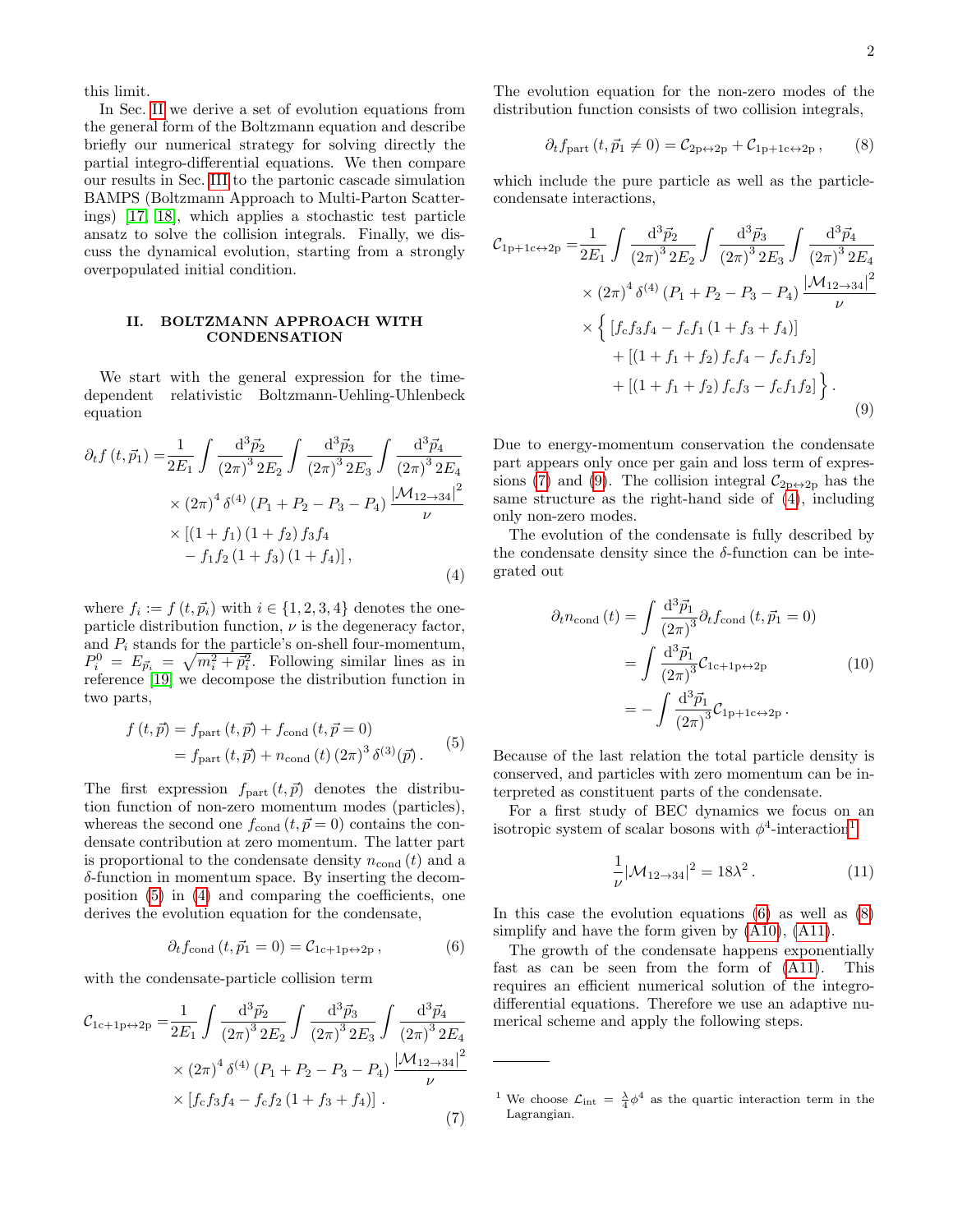- 1. We introduce a non-uniform discretization for the external  $p_1$ -momentum with decreasing resolution from the soft to the hard region of momenta, such that the distribution function is now given on a large grid  $G := \{p^0, p^1, ..., p^N\}$  with  $N > 100$ . Thereby for the soft discrete momenta the relation  $0 \leq p^1 \leq \ldots \leq p^k \leq m$  with  $k \gg 1$  holds. That fulfills a mandatory condition in the infrared, reproducing the right scaling close to equilibrium as shown later in Eq. [\(17\)](#page-3-0).
- 2. We note that according to the form of [\(A11\)](#page-8-1) the onset of the condensation process can only happen for a finite initial value of  $n_c$  ( $t = 0$ ). It was shown in [\[20\]](#page-10-13) that the time evolution is independent of the initial value as long as  $n_c$   $(t = 0)$  is negligibly small compared to the total particle density  $n_{\text{tot}}$  of the system. Since the condensate starts to grow rapidly when the effective chemical potential<sup>[2](#page-2-1)</sup> of the system becomes equal to the boson mass, it is also possible to insert an initial seed for  $n_c$  at this time point. Both methods result in almost equal time scales for the condensation process.

We solve the isotropic two-dimensional collision integrals in [\(A10\)](#page-8-0) and [\(A11\)](#page-8-1) for every external mode by applying quadrature methods. The single integrals for the external momentum modes are independent of each other and we can solve them in parallel. Due to the fact that  $p_4$  is integrated out with the energy  $\delta$ -function, in general it does not lie exactly on the grid. For this momentum the distribution function is interpolated by using cubic splines on the discrete values of the grid G.

When needed also Monte Carlo importance sampling [\[21\]](#page-10-14) can be used to calculate the collision integrals. In this case the distribution function is interpolated for all internal momenta  $p_2, p_3$  and  $p_4$ .

3. Finally, the differential equations themselves are solved with the Cash-Karp RK45-scheme [\[22\]](#page-10-15) that guarantees an adaptive slowing down of the simulation during the condensation process and a fast convergence due to the 5th-order accuracy with respect to the time discretization  $\Delta t$  of the scheme.

A different implementation of a discrete Boltzmann equation for scalar particles in  $(2+1)$  dimensions and overpopulated systems can be found in [\[23\]](#page-10-16). Here, the authors applied their code to a longitudinally expanding system with CGC-like initial conditions, which mimics the kinematics of a heavy ion collision at very high energies.

### <span id="page-2-0"></span>III. THERMALIZATION IN OVERPOPULATED **SYSTEMS**

As discussed in Sec. [I](#page-0-4) Bose-Einstein condensation can arise in ultracold or overpopulated systems. Motivated by the color-glass initial conditions in ultrarelativistic heavy-ion collisions, we focus on an isotropic step function as initial momentum distribution and consider the case of overpopulation for scalar bosons

<span id="page-2-5"></span>
$$
f(t = 0, p) = f_0 \theta \left( 1 - \frac{p}{Q_s} \right). \tag{12}
$$

Here  $Q_s = 1$  GeV denotes the saturation scale, and  $f_0 \sim$  $\mathcal{O}(1)$  is a constant<sup>[3](#page-2-3)</sup>. The total particle as well as energy densities are then given by

$$
n_{\text{tot}} = \frac{f_0 Q_s^3}{6\pi^2},
$$
  
\n
$$
\epsilon_{\text{tot}} = \frac{f_0}{16\pi^2} \left[ Q_s E_{Q_s} \left( m^2 + 2Q_s^2 \right) + m^4 \log \frac{m}{Q_s + E_{Q_s}} \right]
$$
\n(13)

 $\sqrt{m^2 + Q_s^2}$ . Starting with a nonequilibrium initial conwith m being the mass of the bosons and  $E_{Q_s}$  = dition the system has to end up in an equilibrium distribution function, to be more precise in a Bose distribution. However, in an overpopulated and particle conserving system it will be in general not possible to fit the total particle and energy density at the same time. Consequently, such a system requires that a macroscopic number of particles populates the ground state, i.e., the formation of a Bose-Einstein condensate becomes necessary to reach an equilibrium state. The time evolution of the condensate density is directly related to the evolution of the one-particle distribution function by the following relations:

$$
n_{\text{cond}}(t) = n_{\text{tot}} - n_{\text{part}}(t) ,
$$
  
\n
$$
n_{\text{part}}(t) = \int \frac{d^3 \vec{p}}{(2\pi)^3} f_{\text{part}}(t, \vec{p}) ,
$$
  
\n
$$
\epsilon_{\text{cond}}(t) = \epsilon_{\text{tot}} - \epsilon_{\text{part}}(t) ,
$$
  
\n
$$
\epsilon_{\text{part}}(t) = \int \frac{d^3 \vec{p}}{(2\pi)^3} Ef_{\text{part}}(t, \vec{p}) .
$$
 (14)

<span id="page-2-4"></span><span id="page-2-2"></span>At thermal equilibrium this set of equations can be solved self-consistently, leading to the Bose distribution as the equilibrium distribution function of non-zero modes:

$$
f_{\rm B}(E) = \frac{1}{\exp\left(\frac{E-\mu}{T}\right) - 1}
$$
 (15)  
with  $E = \sqrt{p^2 + m^2}$ .

<span id="page-2-1"></span> $2$  Obtained from a fit to the Bose distribution function [\(15\)](#page-2-2).

<span id="page-2-3"></span><sup>&</sup>lt;sup>3</sup> Typically, in the gluon saturation regime one obtains  $f_0 \approx 2-4$ .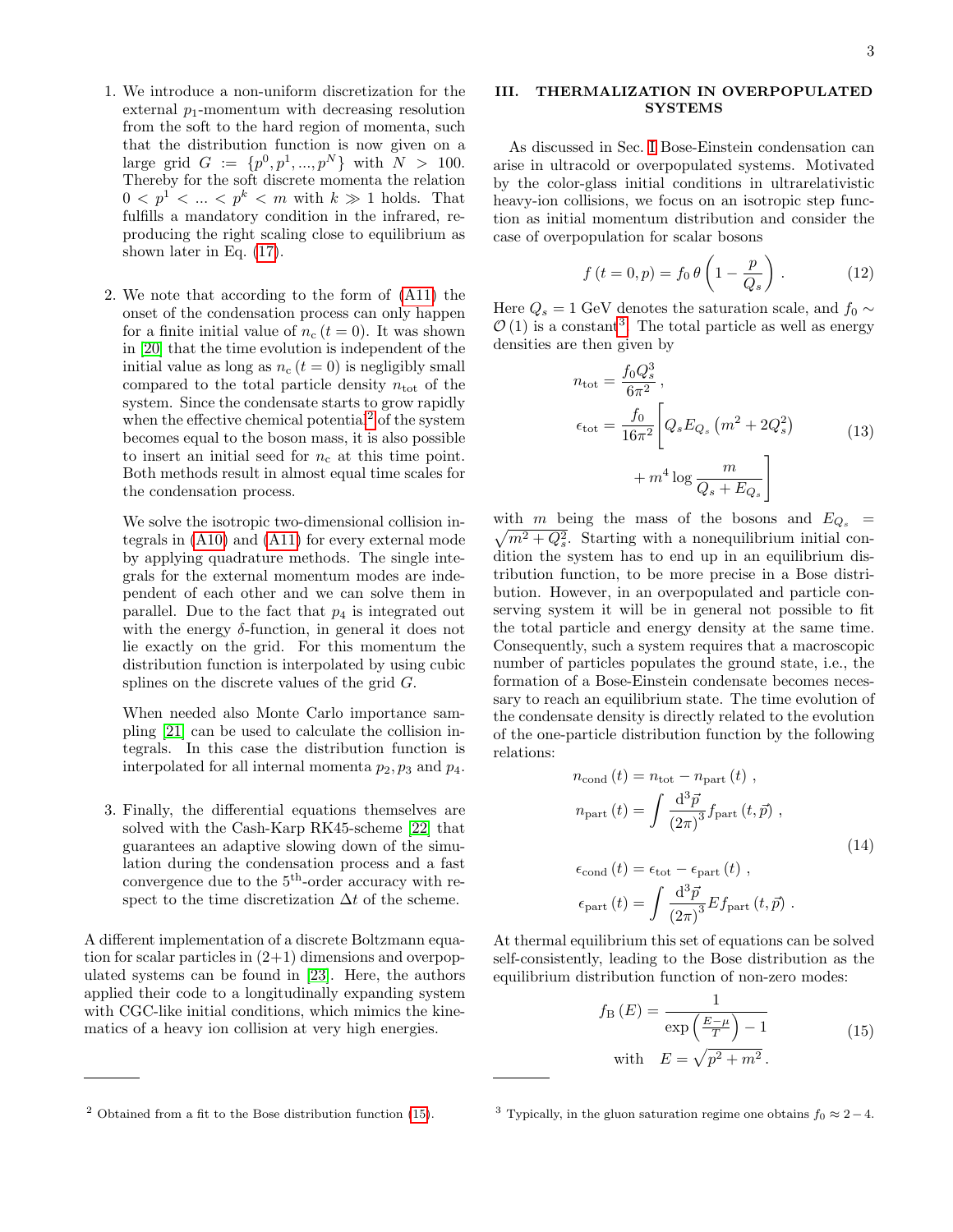

<span id="page-3-1"></span>FIG. 1. Numerical solution of [\(14\)](#page-2-4) for the condensate fraction  $n_{\text{cond}}/n_{\text{tot}}$  under the assumption of  $\mu = m$  as a function of the mass  $m$  and the step height  $f_0$ . Below the blue line a Bose-Einstein condensate forms. The region above the blue line is unphysical since the condition  $\mu = m$  does not apply anymore.

In case of BEC formation the chemical potential in [\(15\)](#page-2-2) becomes  $\mu = m$ . So the only unknowns are the critical temperature  $T_{\text{crit}}$  and the condensate density  $n_{\text{cond}}$ , since the energy density is given by the relation  $\epsilon_{\text{cond}} =$  $m n_{\text{cond}}$ . Fig. [1](#page-3-1) shows the numerical solution of [\(14\)](#page-2-4) for the condensate fraction  $n_{\text{cond}}/n_{\text{tot}}$  in equilibrium as a function of the mass  $m$  and the step height  $f_0$ . A condensate formation occurs below the blue line, which marks the critical case of  $n_{part} = n_{tot}$ . The unphysical region of negative values for  $n_{\text{cond}}$  above the blue line results from the assumption  $\mu = m$ , which was applied to solve [\(14\)](#page-2-4).

## A. Dynamics of the critical case

Before considering strongly overpopulated systems for massive scalar bosons, we compare the dynamical evolution of the critical case with the well-established partonic transport code BAMPS, which has been developed for gluon and quark transport in heavy-ion collisions. It employs a test-particle ansatz to approximate the phasespace distribution and then solves the collision integrals via a stochastic interpretation [\[17,](#page-10-10) [18\]](#page-10-11). We note that BAMPS treats gluons as massless bosons, and therefore close to equilibrium the momentum distribution function shows the following scaling in the infrared regime [\(15\)](#page-2-2):

<span id="page-3-3"></span>
$$
f(p) \sim \frac{T}{p} \quad \text{for} \quad p \ll T \,, \tag{16}
$$

whereas in the massive case one obtains

<span id="page-3-0"></span>
$$
f(p) \sim \frac{2mT}{p^2}
$$
 for  $p \ll m \ll T$ . (17)

Thus in the very soft region the momentum distribution function of massless bosons behave differently in compar-



<span id="page-3-2"></span>FIG. 2. Momentum distribution function at  $t = 0.1$  fm/c, starting from a step function with  $f_0 = 0.154$ ,  $m = 0$  MeV. For comparison also BAMPS results (from a single run) of massless bosons are plotted.



FIG. 3. The same as Fig. [2](#page-3-2) but for  $t = 0.3$  fm/c



<span id="page-3-4"></span>FIG. 4. The same as Fig. [2](#page-3-2) but for  $t = 0.9$  fm/c with the system being close to the equilibrium state.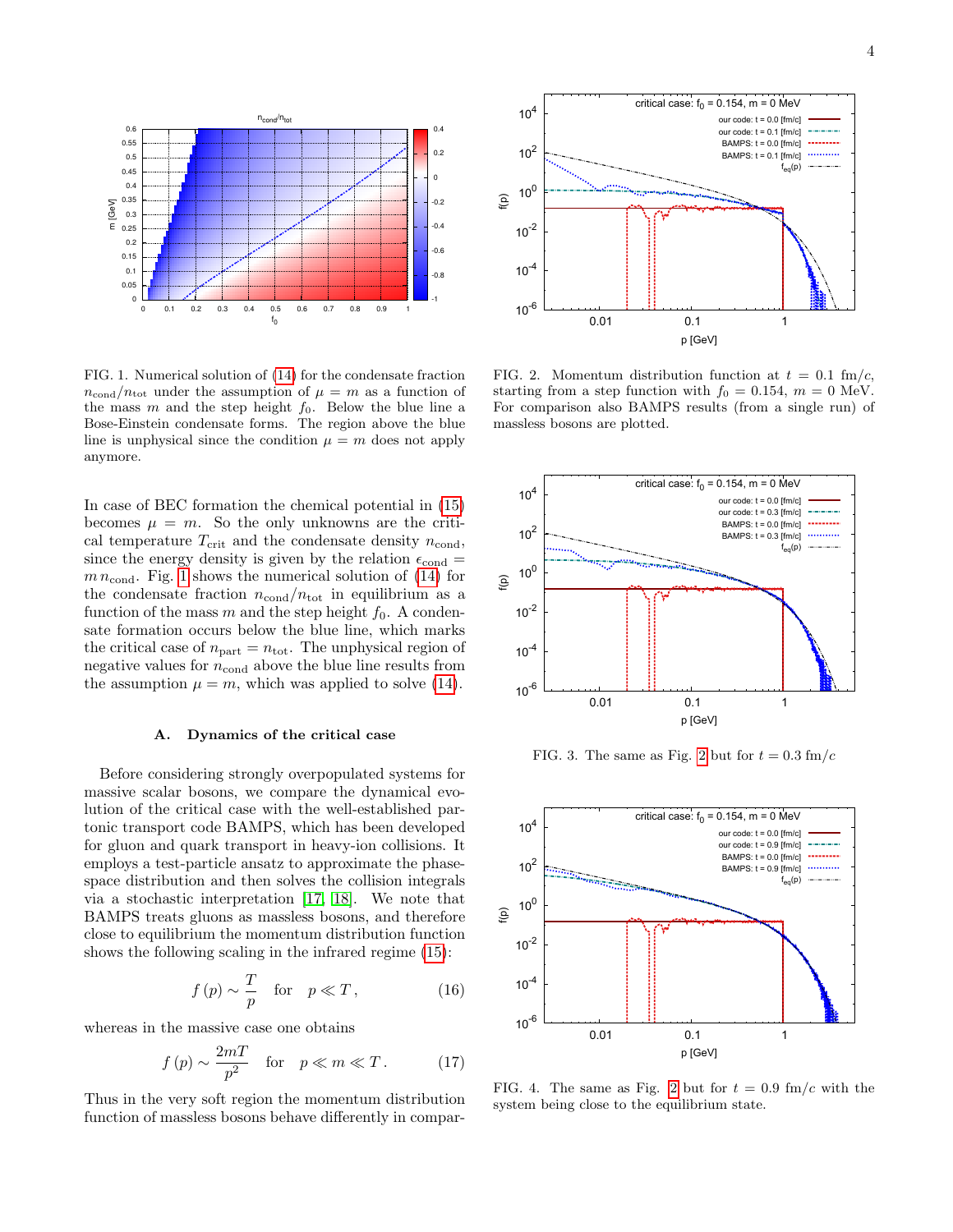ison to massive bosons.

For the numerical comparison we initialize a single BAMPS run with a cross section equivalent to the transition amplitude of the  $\phi^4$ -theory [\(11\)](#page-1-8) with a relatively large coupling constant  $\lambda \approx 46.4$  which reproduces the typical thermalization scale of QCD. According to Eqs. [\(A10\)](#page-8-0), [\(A11\)](#page-8-1) a massless approach like BAMPS is applica-ble for a vanishing value of the condensate<sup>[4](#page-4-0)</sup>. Also in our simulation we can handle the massless case, noting that now the numerical condition in the soft region of discrete momenta has to fulfill  $0 < p^1 < \ldots < p^k < T$  with  $k \gg 1$ for being able to reproduce the correct infrared behavior as seen from the form of [\(16\)](#page-3-3).

Figs. [2-](#page-3-2)[4](#page-3-4) show the evolution of the momentum distribution functions for both simulations at three intermediate times between the initial and final states. In the critical case of massless bosons the initial step height is  $f_0 = 0.154$  as can be seen from Fig. [1.](#page-3-1) The dynamics of our simulation is in good agreement with the BAMPS calculation. Only in the soft region the evolution differs due to a lack of statistics in a single run of BAMPS.

#### B. Dynamics of the strongly overpopulated state

We initialize a strongly overpopulated system accord-ing to [\(12\)](#page-2-5) with  $f_0 = 1, Q_s = 1$  GeV and a boson mass of  $m = 100$  MeV. Since the thermalization scale is simply proportional to  $1/\lambda^2$  all results are plotted independently of the coupling constant with  $\lambda^2 t$  on the abscissa. Fig. [5](#page-4-1) shows the time evolution for the effective temperature and chemical potential as well as the fugacity defined as  $z := \exp(\mu/T)$ . The onset of condensation happens at around  $\lambda^2 t \approx 40$  fm/c when the chemical potential in the soft region shortly overshoots the equilibrium value of  $\mu_{\text{eq}} = 100 \text{ MeV}$  and then converges rapidly to  $\mu_{\text{eq}}$ . Also the effective temperature converges exactly to the expected value of  $T_c \approx 410.57$  MeV leading to  $z \approx 1.28$ . In addition Figs. [6](#page-4-2) and [7](#page-4-3) show the evolution of different ratios for the quantities  $n_{\text{cond}}$ ,  $n_{\text{part}}$  as well as  $\epsilon_{\text{cond}}$ ,  $\epsilon_{\text{part}}$ . These plots underline the conservation of the total densities  $n_{\text{tot}}$ ,  $\epsilon_{\text{tot}}$  to high accuracy.

Now, we consider the time evolution of the one-particle distribution function. Starting from such a strongly overpopulated state the distribution function grows by 5 orders of magnitude for  $p = 2-3$  MeV and overshoots significantly the equilibrium distribution function. The reason is a strong particle cascade to the infrared, resulting in an inverse energy flow to the ultraviolet region as will be discussed in the following. Due to the onset of the condensation process around  $\lambda^2 t \approx 40$  fm/c the particle number of the soft momenta starts to decrease and converges rapidly to the equilibrium shape, whereas the hard



<span id="page-4-1"></span>FIG. 5. Evolution of the effective temperature  $T$ , chemical potential  $\mu$  and fugacity as a function of  $\lambda^2 t$  for  $f_0 = 1$ ,  $m =$ 100 MeV.



<span id="page-4-2"></span>FIG. 6. Evolution of the condensate density  $n_{\text{cond}}$  with respect to the total particle density  $n_{\text{tot}}$  as a function of  $\lambda^2 t$  for  $f_0 = 1, m = 100$  MeV.



<span id="page-4-3"></span>FIG. 7. Relative deviation from equilibrium values of the condensate density  $n_{\text{cond}}$  and energy density  $\epsilon_{\text{cond}}$  as a function of  $\lambda^2 t$  for  $f_0 = 1$ ,  $m = 100$  MeV.

<span id="page-4-0"></span><sup>4</sup> Consequently, a finite value of the condensate requires massive bosons for the simple transition amplitude of the  $\phi^4$ -theory [\(11\)](#page-1-8).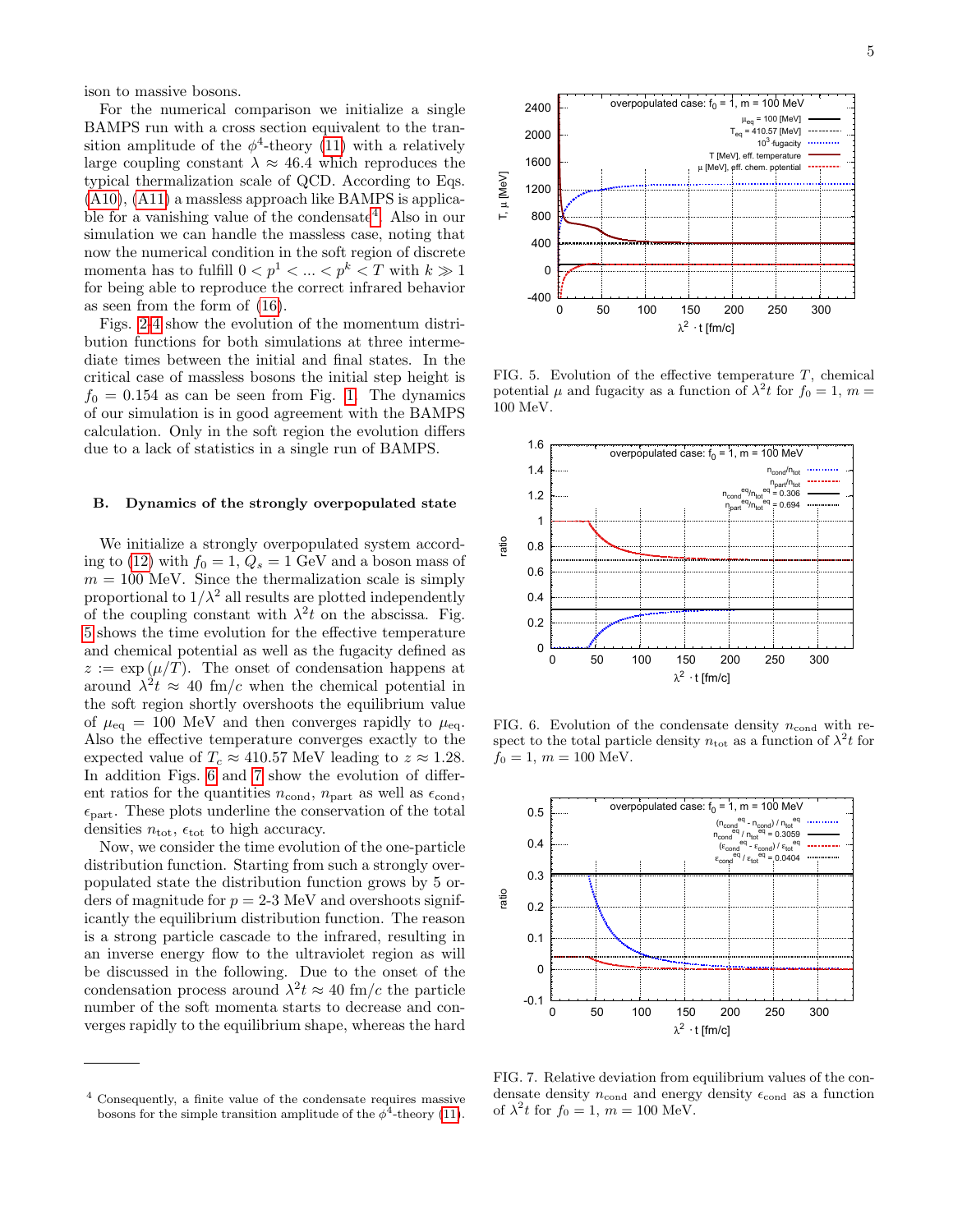

FIG. 8. Time evolution of the one-particle momentum distribution function, starting from an overpopulated initial state, with respect to the coupling-independent time scale  $\lambda^2 t$  for  $f_0 = 1$  and  $m = 100$  MeV.

modes develop slowly in time, resulting in a large equilibration time compared to the time scale of the condensation. As already seen in Fig. [5](#page-4-1) for the effective temperature and chemical potential, the evolution of the system reaches the equilibrium state as a stable fixed point. In the equilibrium state a finite value of the condensate coexists with a Bose distribution function at non-zero momenta. Thereby the condensate value matches exactly the expected value of  $n_{\text{cond}} = 0.673 \text{ fm}^{-3}$  which once more underlines the accurate convergence of our kinetic approach (compare also Fig. [10](#page-5-0) and [11\)](#page-6-0).

To discuss the one-particle distribution function in detail we focus on references [\[19,](#page-10-12) [24\]](#page-10-17), where the authors studied the evolution of a similar system in a classical approach with the dispersion relation  $E = p^2/2m$  and analyzed the energy scaling in detail. Thereby they observed a self-similar evolution in time before the onset of the condensation process and obtained a particular power law  $f(E) \sim 1/E^{\alpha}$  with the numerical exponent  $\alpha_{\text{num}} \approx 1.24$  in the deep infrared region, which was close to the value  $\alpha = \frac{7}{6}$ . It was pointed out by the authors that the exponent  $\alpha$  marks a non-thermal fixed point for the distribution function and acts as a root for the collision integral of the classical Boltzmann equation as can be shown by means of a Zakharov transformation<sup>[5](#page-5-1)</sup>. Consequently, there exists an energy scale, where the occupation number changes only slowly in time. Due to particle and energy conservation a self-similar evolution of this energy scale can be observed, growing in time and propagating towards the infrared. To be more precise they found a turbulent transport of scalar bosons to the infrared, which is known as an inverse particle cascade. Fig. [9](#page-5-2) summarizes the evolution (resolved in time) for



<span id="page-5-2"></span>FIG. 9. Self-similar evolution with different power-law scalings of the one-particle distribution function in the region of relativistic and non-relativistic momenta, thin lines indicate intermediate propagation.



<span id="page-5-0"></span>FIG. 10. Differential fraction of the isotropic particle density with respect to the momentum, showing different power-law scalings in the region of relativistic and non-relativistic momenta.

the overpopulated system with the initial state  $f_0 = 1$ , starting from  $\lambda^2 t = 36$  fm/c up to the time at which the one-particle distribution function reaches its maximum. Obviously, one observes two regions with almost linear scalings in a double logarithmic plot. We denote the momentum range with  $p \ll m$  as non-relativistic, whereas  $p \gg m$  marks the relativistic regime. In fact, both exponents can be understood from examination of the scaling behavior of the collision integral. Therefore, we consider the individual terms of the Boltzmann equation [\(4\)](#page-1-2) in App. [B](#page-8-2) under momentum rescaling.

To obtain a feeling for particle and energy transport, we also plotted the differential particle as well as energy density in Figs. [10](#page-5-0) and [11](#page-6-0) for an isotropic system with

<span id="page-5-1"></span><sup>5</sup> Further references can be found in [\[24\]](#page-10-17).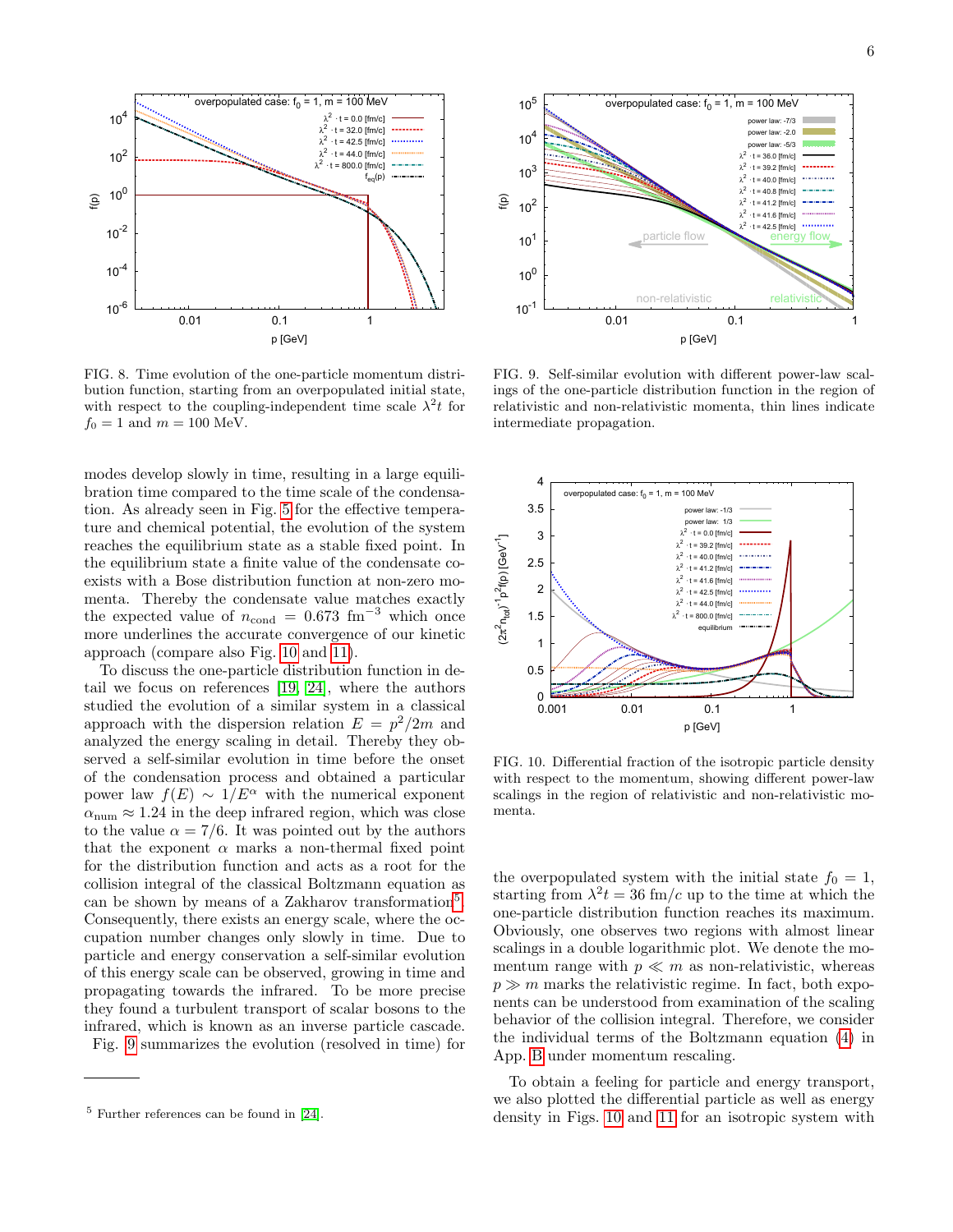

<span id="page-6-0"></span>FIG. 11. Differential fraction of the isotropic energy density with respect to the momentum.

respect to the momentum  $p$ , by defining them as

$$
\left(\frac{dn}{dp}\right)_{\text{part}} := \frac{p^2 f_{\text{part}}(t, p)}{2\pi^2 n_{\text{tot}}},
$$
\n
$$
\left(\frac{d\epsilon}{dp}\right)_{\text{part}} := \frac{Ep^2 f_{\text{part}}(t, p)}{2\pi^2 \epsilon_{\text{tot}}}.
$$
\n(18)

In our approach with a finite particle mass the infrared region is of non-relativistic character, so according to [\(B14\)](#page-9-0) the particle cascade should scale like a power law  $1/p^{\alpha_4}$  with the exponent  $\alpha_4 = 7/3$ . Indeed, this is exactly the case as can be deduced from Figs. [9](#page-5-2) and [10,](#page-5-0) supporting the picture of a stationary turbulence scaling in the infrared as reported in [\[19,](#page-10-12) [24\]](#page-10-17). Thereby our scaling exponent is equivalent to  $\alpha = \frac{7}{6}$ , since the distribution function with respect to the momentum  $p$  scales like  $1/p^{\alpha_4} \sim 1/E^{\alpha}$  for the classical dispersion relation.

In addition to the discussed non-relativistic and inverse particle cascade, we also observe an energy flow to the ultraviolet region with a different scaling behavior. For momenta  $p \gg m = 100$  MeV the relativistic dispersion relation scales almost linearly with increasing momen-tum, and according to [\(B15\)](#page-9-1) one should expect  $\alpha_4 = 5/3$ to be the particular exponent of a direct energy cascade. Obviously, at intermediate times there is an excess of the energy density over the equilibrium value in the momentum range [0.1, 1] as seen in Fig. [11,](#page-6-0) which explains the origin of the energy cascade towards the ultraviolet. The stored energy in the infrared is negligibly small and is caused by a finite value of the particle mass. Effectively, there is no energy transport to the infrared and almost no particle transport to the ultraviolet as expected<sup>[6](#page-6-1)</sup>. For  $\lambda^2 t = 44$  fm/c the particle transport has already collapsed and the scaling is very close to the equilibrium



<span id="page-6-2"></span>FIG. 12. Rescaled self-similar evolution of the one-particle distribution function in the in infrared region of the classical dynamics with  $f(p) \gg 1$ .

one, since  $\alpha_4 = 7/3$  is not a root of the full collision integral as given in [\(8\)](#page-1-7), including the interaction between particles and the condensate. The direct energy cascade still exists as seen from Fig. [10,](#page-5-0) even though the condi-tion [\(B6\)](#page-9-2) is only partially fulfilled for  $f_0 = 1$  as the initial distribution function. Accordingly, for larger momentum scales  $p > 1$  GeV with  $f(p) < 1$  quantum effects become important and dominate over the turbulent scaling behavior, leading to a significantly different evolution of the one-particle distribution function.

Based on our numerical results the system undergoes a self-similar evolution in the infrared for the inverse particle cascade and in the ultraviolet for the direct energy cascade, thereby both exponents can be explained by means of a stationary turbulent scaling. Nevertheless, at this point we also refer to [\[25,](#page-10-18) [26\]](#page-10-19), where the authors study the universal self-similar dynamics by using classical-statistical lattice simulations and vertexresummed kinetic theory, emphasizing that both are more reliable in the infrared sector of a strong turbulent scaling, arising for  $f(p) \geq 1/\lambda \gg 1$  in contrast to a weak wave-turbulence, which exists in the region of  $1/\lambda \gg f(p) \gg 1.$ 

Since in our case the infrared region scales analogously to the non-relativistic case and a time point  $\tau_0$  exists at which the condition [\(B6\)](#page-9-2) is surely fulfilled, we can apply the same ansatz for the parametrization of the momentum distribution function as in [\[24\]](#page-10-17). Following their approach, we separate  $f(\tau, p)$  in an amplitude function  $A(\tau)$  with an exponent  $-\beta$  and the one-particle distribution function at  $\tau_0$  with a rescaled momentum  $q := p/A(\tau)$ :

$$
f(\tau, p) = A^{-\beta}(\tau) f(\tau_0, q) , \qquad (19)
$$

where  $\tau$  is given by  $\tau = t - \tau_0$ . The amplitude function  $A(\tau)$  describes the scaling behavior of the occupation number with respect to time. Inserting this ansatz in the

<span id="page-6-1"></span><sup>6</sup> In contrast a significant energy transport to the ultraviolet and turbulent particle transport to the infrared can be observed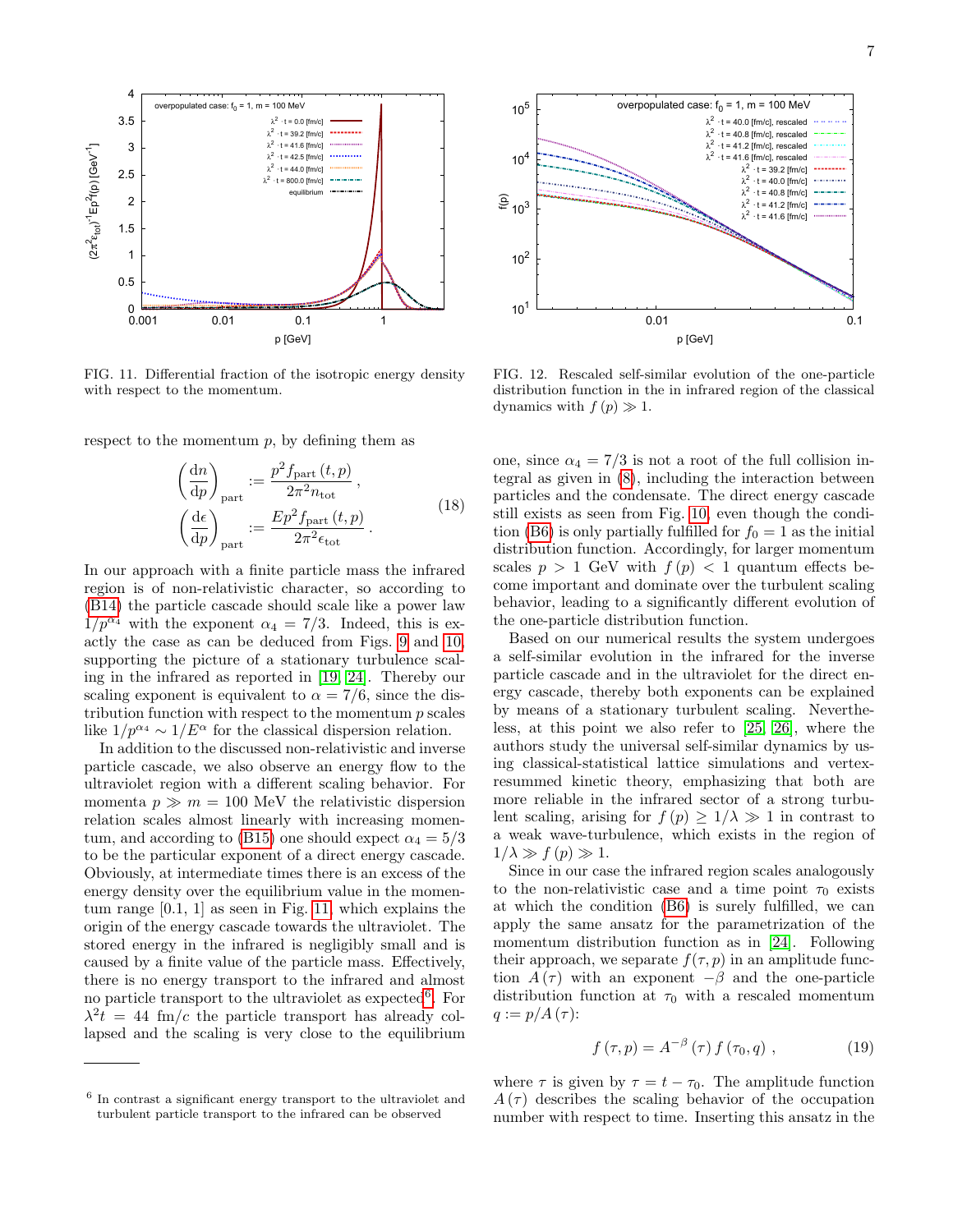isotropic Boltzmann equation [\(A10\)](#page-8-0) without condensate, we derive in our case the following form

$$
A\left(\tau\right) = \left(\frac{\tau_c - \tau}{\tau_c}\right)^{\frac{1}{2(\alpha_4 - 2)}}\tag{20}
$$

by requiring  $A(0) = 1$ . Here,  $\lambda^2 (\tau_c + \tau_0) \approx 43.2 \text{ fm}/c$ defines the time point at which the distribution function for the zero mode grows to infinity  $f(t, p = 0) \rightarrow \infty$ . This value can be extracted numerically by setting  $n_c = 0$ in [\(A11\)](#page-8-1) and so forbidding the condensation process for all times. Furthermore, it turns out that  $\beta \equiv \alpha_4$ . In Fig. [12](#page-6-2) we plotted the one-particle distribution function at five different times, starting with  $\lambda^2 t = 39.2 \text{ fm/c}$ , which determines  $\tau_0$ . In fact, the rescaled distribution functions lie almost on top of each other as expected from a self-similar evolution; only for the largest time  $\lambda^2 t = 41.6$  fm/c we observe a deviation due to the condensation process which is not forbidden and starts al-ready earlier, modifying<sup>[7](#page-7-0)</sup> the turbulent scaling as the system approaches  $\tau_c$ .

### IV. SUMMARY

We have presented a numerical approach for treating the kinetics of Bose-Einstein condensation by decomposing the one-particle phase space distribution function into two parts. Thereby the zero-momentum part is given by a product of the condensate density and a  $\delta$ -function in momentum space. The non-zero momentum part contains the distribution of excited modes. Inserting such an ansatz in the full Boltzmann equation and discretizing the external momentum leads to a coupled set of integrodifferential equations for discrete modes. We have solved this set of equations by using a quadrature scheme for the numerical evaluation of the collision integrals and an adaptive Runge-Kutta scheme for the time propagation of the differential equations. We compared our results in the critical case to the partonic transport code BAMPS, which applies a test-particle Monte-Carlo ansatz to solve the Boltzmann equation. The time evolution of both simulations is in good agreement with a much better performance for our code in the kinetic regime of a relativistic Bose-Einstein condensate.

In the last Section we have initialized a strongly overpopulated system of massive scalar bosons and have shown that our kinetic approach leads to an accurate description of the equilibration process, evolving the system exactly to the expected values for the temperature, chemical potential and the condensate value. In this overpopulated case the time evolution shows a typical particle cascade to the infrared momentum region, developing in a

self-similar way with a non-relativistic scaling exponent in the inertial region of turbulent dynamics. Here, the occupation numbers of soft modes overshoot the equilibrium values by several orders of magnitude, followed by a relaxation to the equilibrium curve because of the condensation process. In contrast the energy flow to the ultraviolet region evolves with a relativistic exponent, confirming a weak wave turbulence scaling.

In a future work we will include other types of matrix elements which can be directly applied to the formation of a condensate like state of gluons in the initial state of a heavy ion collision. Particularly, the impact of the particle changing process  $2 \leftrightarrow 3$  could avoid the formation of a condensate and has to be studied in detail. Therefore we will also include a Bjorken expansion along the rapidity axis with an anisotropic distribution function in  $(2 + 1)$  dimensions. Furthermore, the presented numerical approach is part of a code based on an on-shell approximation of self-consistent quantum kinetic equations from the 2PI effective action of the linear  $\sigma$  model with constituent quarks and will be used for the study of dynamical fluctuations during the chiral phase transition.

### ACKNOWLEDGMENTS

A. M. acknowledges support from the Helmholtz Research School for Quark Matter Studies (H-QM) and HIC for FAIR. HvH. has been supported by the Deutsche Forschungsgemeinschaft (DFG) under grant number GR 1536/8-1. K. Z. was supported by the Helmholtz International Center for FAIR within the framework of the LOEWE program launched by the State of Hesse. Numerical computations have been performed at the Center for Scientific Computing (CSC).

#### Appendix A: Isotropic Boltzmann equation

In the case of a  $\phi^4$ -interaction with  $\frac{1}{\nu}|\mathcal{M}_{12\rightarrow34}|^2$  =  $18\lambda^2$  one can integrate out the angular dependence in [\(4\)](#page-1-2) by simply using the Fourier transform of the momentum conserving  $\delta$ -function

$$
\delta^{(3)}(\vec{p}) = \int_{\mathbb{R}^3} \frac{d^3 q}{(2\pi)^3} \exp(-i\vec{p} \cdot \vec{q})
$$
  
= 
$$
\int_0^\infty dq q^2 \int_0^{2\pi} d\varphi \int_0^{\pi} d\vartheta_q \sin \vartheta_q
$$
  
exp [-ipq cos  $\vartheta_q]$   
= 
$$
\int_0^\infty dq q^2 \left[ \frac{4\pi}{pq} \sin(pq) \right],
$$
 (A1)

<span id="page-7-0"></span><sup>7</sup> The collision integral for the interaction with the condensate begins to grow rapidly.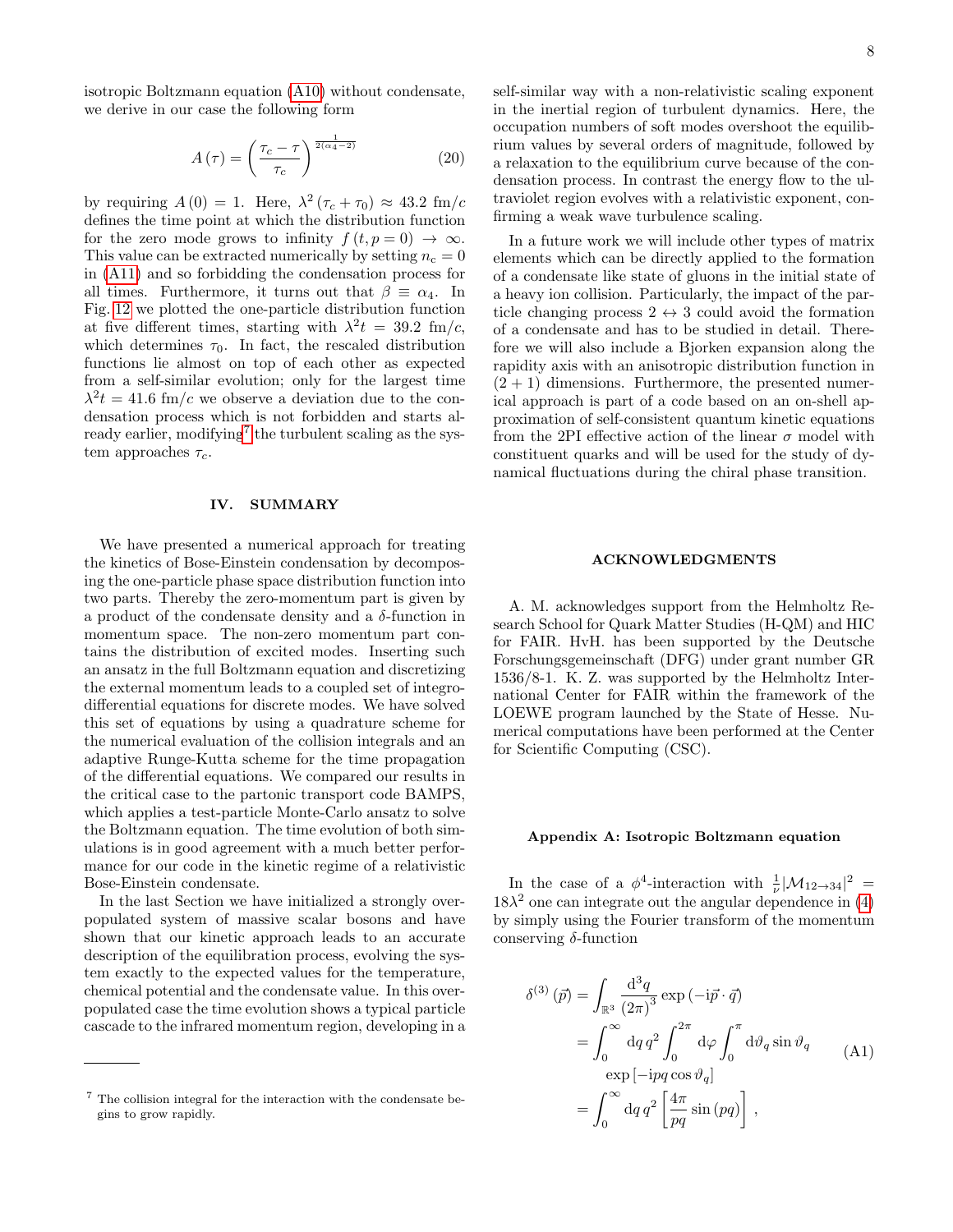leading to the isotropic form of the Boltzmann equation,

$$
\partial_t f_1 = \frac{9\lambda^2}{8\pi^4} \int_0^\infty dp_2 dp_3 dp_4 dq \frac{1}{E_1 E_2 E_3 E_4}
$$
  
\n
$$
\times \delta (E_1 + E_2 - E_3 - E_4) \frac{p_2 p_3 p_4}{p_1 q^2}
$$
  
\n
$$
\times \sin (p_1 q) \sin (p_2 q) \sin (p_3 q) \sin (p_4 q)
$$
  
\n
$$
\times [(1 + f_1) (1 + f_2) f_3 f_4
$$
  
\n
$$
- f_1 f_2 (1 + f_3) (1 + f_4)].
$$
\n(A2)

Defining an auxiliary function which depends on the involved momenta

<span id="page-8-3"></span>
$$
\mathcal{F}_{1,2\leftrightarrow 3,4}^{p_1} = \int_0^\infty \, \mathrm{d}q \frac{\sin{(p_1q)} \sin{(p_2q)} \sin{(p_3q)} \sin{(p_4q)}}{p_1q^2},\tag{A3}
$$

and integrating out the q-dependence leads to

$$
\mathcal{F}_{1,2\leftrightarrow 3,4}^{p_1=0} = \frac{\pi}{8} \left[ \text{sign} (p_2 + p_3 - p_4) - \text{sign} (p_2 - p_3 - p_4) + \text{sign} (p_2 - p_3 + p_4) - \text{sign} (p_2 + p_3 + p_4) \right],
$$
\n(A4)  
\n
$$
\mathcal{F}_{1,2\leftrightarrow 3,4}^{p_1>0} = \frac{\pi}{16n} \left[ |p_1 - p_2 - p_3 - p_4| \right]
$$

$$
P_{1,2 \leftrightarrow 3,4} = 16p_1 \begin{bmatrix} p_1 & p_2 & p_3 & p_4 \end{bmatrix}
$$
  
\n
$$
= |p_1 + p_2 - p_3 - p_4|
$$
  
\n
$$
= |p_1 - p_2 + p_3 - p_4|
$$
  
\n
$$
+ |p_1 + p_2 + p_3 - p_4|
$$
  
\n
$$
= |p_1 - p_2 - p_3 + p_4|
$$
  
\n
$$
+ |p_1 + p_2 - p_3 + p_4|
$$
  
\n
$$
+ |p_1 - p_2 + p_3 + p_4|
$$
  
\n
$$
- |p_1 + p_2 + p_3 + p_4|
$$

where the form of  $\mathcal{F}_{1,2\leftrightarrow 3,4}^{p_1}$  depends especially on the incoming momentum  $p_1$ . The remaining energy conserving δ-function is used to reduce the dimension of the integral by writing

$$
\delta (E_1 + E_2 - E_3 - E_4) = \frac{E_4}{p_4} \delta (p_4 - \tilde{p}_4) . \tag{A6}
$$

Here  $\tilde{p}_4$  is given via energy-momentum conservation with the relativistic dispersion relation

$$
\tilde{p}_4 = \sqrt{\left(E_1 + E_2 - E_3\right)^2 - m_4^2} \,. \tag{A7}
$$

Finally, one ends up with the following expression for the isotropic Boltzmann equation

<span id="page-8-4"></span>
$$
\partial_{t} f_{1} = \frac{9\lambda^{2}}{8\pi^{4}} \int_{0}^{\infty} dp_{2} \int_{0}^{\infty} dp_{3} \frac{p_{2}p_{3}}{E_{1}E_{2}E_{3}} \theta \left(\tilde{p}_{4}^{2}\right) \mathcal{F}_{1,2\leftrightarrow3,4}^{p_{1}} \times \left[ (1+f_{1}) \left(1+f_{2}\right) f_{3} f_{4} - f_{1} f_{2} \left(1+f_{3}\right) \left(1+f_{4}\right) \right],
$$
\n(A8)

where the  $\theta$ -function ensures that  $\tilde{p}_4^2 \geq 0$ .

In analogy to [\(A3\)](#page-8-3) one can define the auxiliary functions

<span id="page-8-5"></span>
$$
\mathcal{F}_{1,2\leftrightarrow 3,4}^{p_2=0} = \int_0^\infty dq \frac{\sin (p_1 q) \sin (p_3 q) \sin (p_4 q)}{p_1 q},
$$
  
\n
$$
\mathcal{F}_{1,2\leftrightarrow 3,4}^{p_3=0} = \int_0^\infty dq \frac{\sin (p_1 q) \sin (p_2 q) \sin (p_4 q)}{p_1 q}, \quad (A9)
$$
  
\n
$$
\mathcal{F}_{1,2\leftrightarrow 3,4}^{p_4=0} = \int_0^\infty dq \frac{\sin (p_1 q) \sin (p_2 q) \sin (p_3 q)}{p_1 q}.
$$

By means of [\(A8\)](#page-8-4) and [\(A9\)](#page-8-5) the evolution equation for the distribution function [\(8\)](#page-1-7) as well as the condensate density [\(10\)](#page-1-9) can be written in their final isotropic form

$$
\partial_{t}f(t,p_{1}) = \frac{9\lambda^{2}}{8\pi^{4}} \int_{0}^{\infty} dp_{2} \int_{0}^{\infty} dp_{3} \frac{p_{2}p_{3}}{E_{1}E_{2}E_{3}}
$$
  
\n
$$
\times \theta (\tilde{p}_{4}^{2}) \mathcal{F}_{1,2\leftrightarrow3,4}^{p_{1}>0}
$$
  
\n
$$
\times [(1 + f_{1}) (1 + f_{2}) f_{3}f_{4}
$$
  
\n
$$
- f_{1}f_{2} (1 + f_{3}) (1 + f_{4})]
$$
  
\n
$$
+ \frac{9\lambda^{2}}{4\pi^{2}} \int_{0}^{\infty} dp_{3} \frac{p_{3}}{E_{1}E_{2}E_{3}} \theta (\tilde{p}_{4}^{2}) \mathcal{F}_{1,2\leftrightarrow3,4}^{p_{2}=0}
$$
  
\n
$$
\times n_{c} [f_{3}f_{4} - f_{1} (1 + f_{3} + f_{4})]
$$
  
\n
$$
+ \frac{9\lambda^{2}}{4\pi^{2}} \int_{0}^{\infty} dp_{2} \frac{p_{2}}{E_{1}E_{2}E_{3}} \theta (\tilde{p}_{4}^{2}) \mathcal{F}_{1,2\leftrightarrow3,4}^{p_{3}=0}
$$
  
\n
$$
\times n_{c} [(1 + f_{1} + f_{2}) f_{4} - f_{1}f_{2}]
$$
  
\n
$$
+ \frac{9\lambda^{2}}{4\pi^{2}} \int_{0}^{\infty} dp_{2} \frac{p_{2}}{E_{1}E_{2}E_{4}} \theta (\tilde{p}_{3}^{2}) \mathcal{F}_{1,2\leftrightarrow3,4}^{p_{4}=0}
$$
  
\n
$$
\times n_{c} [(1 + f_{1} + f_{2}) f_{3} - f_{1}f_{2}],
$$
  
\n(A10)

$$
\partial_t n_c(t) = \frac{9\lambda^2}{8\pi^4} \int_0^\infty dp_2 \int_0^\infty dp_3 \frac{p_2 p_3}{E_1 E_2 E_3} \times \theta \left(\tilde{p}_4^2\right) \mathcal{F}_{1,2\leftrightarrow 3,4}^{p_1=0} \tag{A11}
$$
\n
$$
\times n_c \left[ f_3 f_4 - f_2 \left(1 + f_3 + f_4 \right) \right].
$$

#### <span id="page-8-2"></span><span id="page-8-1"></span><span id="page-8-0"></span>Appendix B: Turbulent scaling

The derivations in this section are based on methods and ideas described in [\[27\]](#page-10-20). The relativistic integration measure of the Boltzmann equation [\(4\)](#page-1-2) has the form

<span id="page-8-6"></span>
$$
d\Omega := \frac{(2\pi) \,\delta^{(4)} (P_1 + P_2 - P_3 - P_4)}{2\omega (\vec{p}_1)}
$$
  
 
$$
\times \frac{|\mathcal{M}_{12 \to 34}|^2}{\nu} \prod_{i=2}^4 \frac{d^3 \vec{p}_i}{2\omega (\vec{p}_i)},
$$
 (B1)

where  $\omega(\vec{p})$  is given by the energy-momentum dispersion relation. For an isotropic and homogeneous system this relation depends only on the modulus  $p$  of the momentum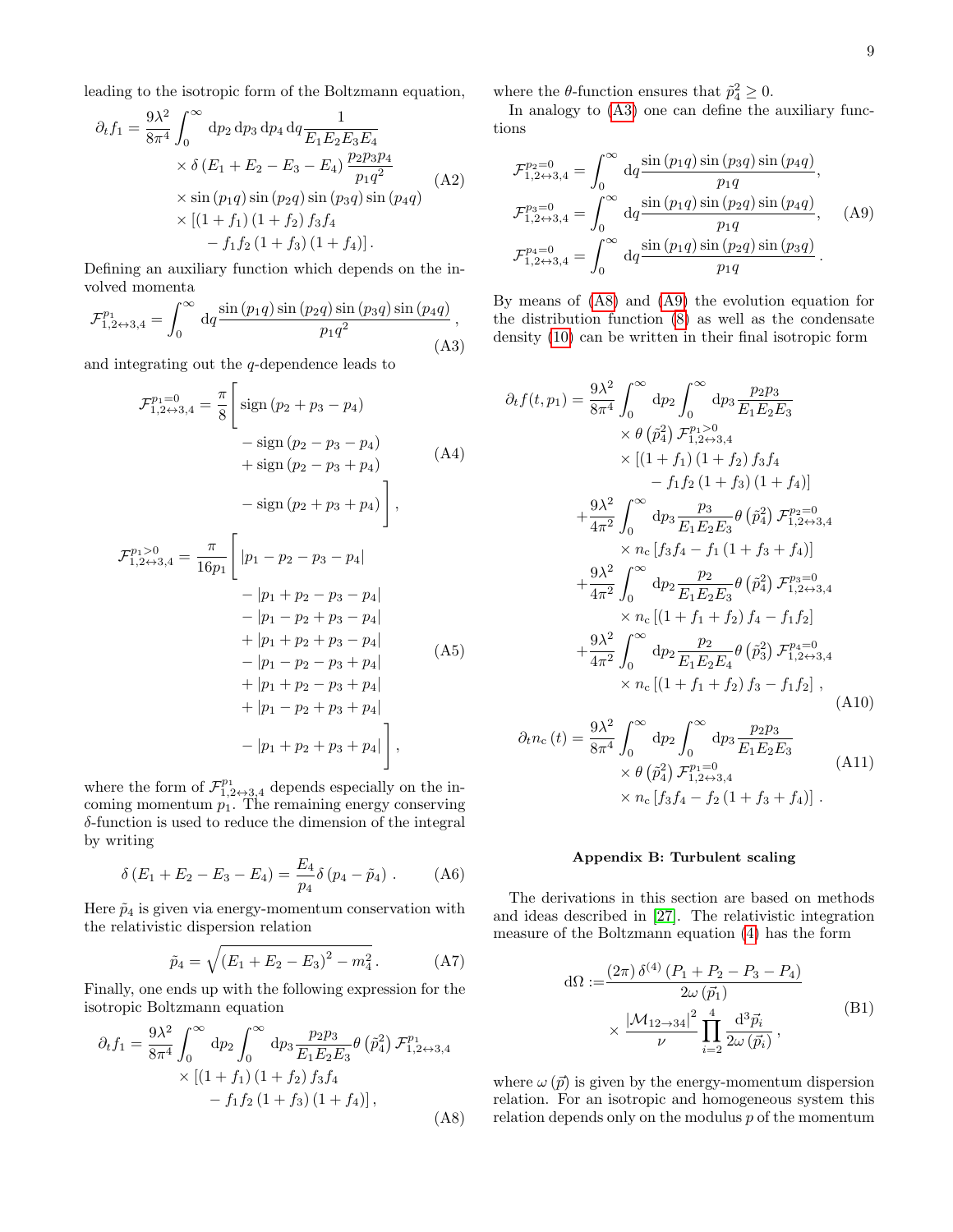vector  $\vec{p}$  and scales like

 $\lambda$ 

$$
\omega(p) = s^{-z}\omega(sp)
$$
  
\n
$$
\simeq \begin{cases} s^{-1}\omega(sp) & \text{for } p \gg m \text{ (relativistic)}\\ s^{-2}\omega(sp) & \text{for } p \ll m \text{ (non-relativistic)} \end{cases}
$$
\n(B2)

with the dynamic exponent  $z$ , describing the scaling behavior of the energy  $\omega(p)$  with respect to p. With the definition [\(B1\)](#page-8-6) the collision integral of non-zero modes can be written as

<span id="page-9-3"></span>
$$
\mathcal{C}_{2p \leftrightarrow 2p} \sim \int d\Omega \left[ (1 + f_1) (1 + f_2) f_3 f_4 - f_1 f_2 (1 + f_3) (1 + f_4) \right].
$$
 (B3)

Focusing only on systems with a homogeneous scaling of the integration measure, one obtains

$$
d\Omega (sp_1, \dots, sp_4) = s^{\nu_4} d\Omega (p_1, \dots, p_4) , \qquad (B4)
$$

where  $\nu_4$  denotes the scaling exponent of  $\Omega$ . The index refers to the structure of the vertex with four interacting particles. From considering the integration measure in the relativistic [\(B1\)](#page-8-6) and non-relativistic limit, where terms proportional to  $1/\omega(p)$  become almost constant  $\sim 1/m$ , so that effectively only the energy- $\delta$  function contributes with the exponent  $-2$  to the overall scaling behavior,  $\nu_4$  can be derived to be

$$
\nu_4 = \begin{cases} 3d - (3+1) - 4z = 1 & \text{(relativistic)}, \\ 3d - (3+2) = 4 & \text{(non-relativistic)}, \end{cases}
$$
 (B5)

with  $d \equiv 3$  denoting the number of dimensions. The term in brackets refers to an effective reduction of the dimensionality for the integration measure due to momentum and energy conservation.

Taking into account the large occupation number for the one-particle distribution function  $f \gg 1$  in the inertial region of turbulent dynamics the Bose enhancement can be neglected and it follows

<span id="page-9-2"></span>
$$
F := [(1 + f_1) (1 + f_2) f_3 f_4 - f_1 f_2 (1 + f_3) (1 + f_4)]
$$
  
\n
$$
\simeq [(f_1 + f_2) f_3 f_4 - f_1 f_2 (f_3 + f_4)],
$$
  
\n(B6)

so in this regime only terms of the form  $f^3$  contribute significantly to the integral, reducing the scaling complexity of the integral. Following the assumption of a power-law  $f \sim 1/p^{\alpha_4}$  in the inertial region of the evolution, one obtains a homogeneous relation for the expression  $F$  with respect to the occupation number, respectively the momenta  $p_1, \ldots, p_4$ .

$$
F (sp_1, ... sp_4) = s^{-3\alpha_4} F (p_1, ... p_4) .
$$
 (B7)

This leads to a scaling exponent  $\mu_4 := \nu_4 - 3\alpha_4$  for the full collision integral [\(B3\)](#page-9-3),

$$
\mathcal{C}_{2p \leftrightarrow 2p} [F] (sp_1) = s^{\mu_4} \mathcal{C}_{2p \leftrightarrow 2p} [F] (p_1) , \qquad (B8)
$$

where it is pointed out that  $C_{2p\leftrightarrow 2p}$  is a functional with respect to  $F$  and depends explicitly on the external momentum  $p_1$ .

In the next step, one includes conservation laws, more precisely particle and energy densities by using the relations given in [\(14\)](#page-2-4), but integrating only up to a finite value of the external momentum  $p_1$ . In an isotropic and homogeneous system the time evolution of the particle density in a momentum interval  $[0, p]$  reads

<span id="page-9-4"></span>
$$
\partial_t n_{\text{part}}(t, p) := \int_0^p \frac{dp_1 p_1^2}{2\pi^2} \partial_t f_{\text{part}}(t, p_1)
$$
  
= 
$$
\int_0^p \frac{dp_1 p_1^2}{2\pi^2} C_{2p \leftrightarrow 2p}[F](p_1)
$$
 (B9)

Consequently, this expression is proportional to the isotropic particle flux in or out of a sphere with radius p and has to be constant as well as independent of the momentum-scale in the region of stationary turbulence. That means a rescaling of the argument in [\(B9\)](#page-9-4) leads to

$$
\partial_t n_{\text{part}}(t, p) = \int_0^p \frac{\mathrm{d}p_1 p_1^2}{2\pi^2} s^{-\mu_4} C_{2p \leftrightarrow 2p}[F](sp_1) \ . \tag{B10}
$$

In analogy to the particle density one obtains the following relation for the energy density:

$$
\partial_t \epsilon_{\text{part}}(t, p) = \int_0^p \frac{dp_1 p_1^2}{(2\pi)^3} s^{-z - \mu_4} \omega (sp_1) C_{2p \leftrightarrow 2p}[F] (sp_1) .
$$
\n(B11)

Since the physics has to be scale invariant, one is free to choose  $s = 1/p_1$ , resulting in

<span id="page-9-5"></span>
$$
\partial_t n_{\text{part}}(t, p) \sim \frac{p^{d + \mu_4}}{d + \mu_4} C_{2p \leftrightarrow 2p}[F](1) \tag{B12}
$$

for the particle as well as

<span id="page-9-6"></span>
$$
\partial_t \epsilon_{\text{part}}(t, p) \sim \frac{p^{d+z+\mu_4}}{d+z+\mu_4} \omega(1) C_{2p \leftrightarrow 2p}[F](1) . \quad (B13)
$$

for the energy flux.

Due to the conservation of the particle density a scale invariant solution requires according to relation [\(B12\)](#page-9-5) the following scaling behavior of the one-particle distribution function,

<span id="page-9-0"></span>
$$
d + \mu_4 = d + \nu_4 - 3\alpha_4 \stackrel{!}{=} 0
$$
  
\n
$$
\Rightarrow \alpha_4 = \begin{cases} 4/3 & \text{(relativistic)}\\ 7/3 & \text{(non-relativistic)} \end{cases} . \tag{B14}
$$

Similarly, the exponent due to the conservation of the energy density reads

<span id="page-9-1"></span>
$$
d + z + \mu_4 = d + z + \nu_4 - 3\alpha_4 \stackrel{!}{=} 0
$$
  
\n
$$
\Rightarrow \alpha_4 = \begin{cases} 5/3 & \text{(relativistic)} \\ 8/3 & \text{(non-relativistic)} \end{cases} (B15)
$$